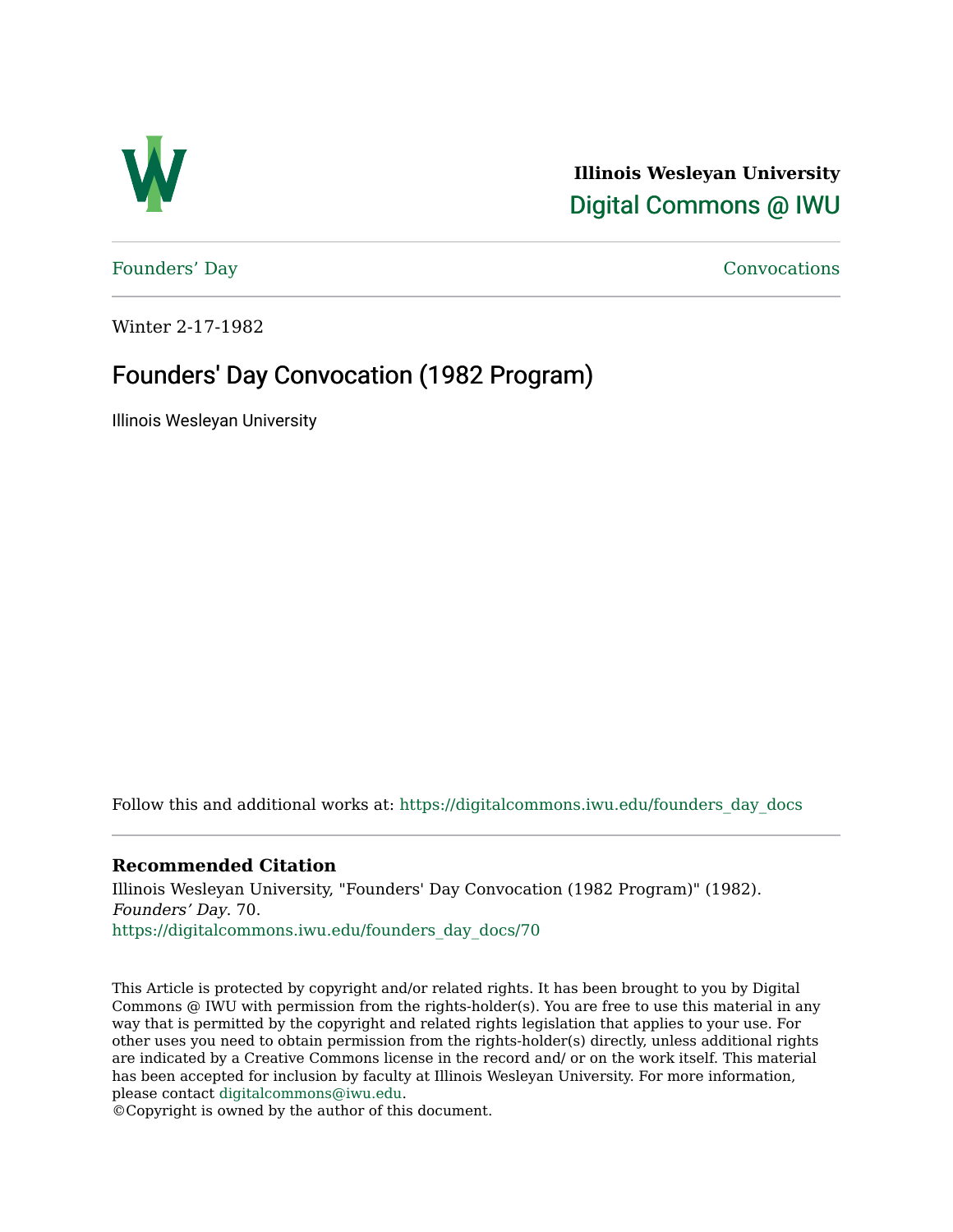

# Convocation Honoring the Founders Feb. 17, 1982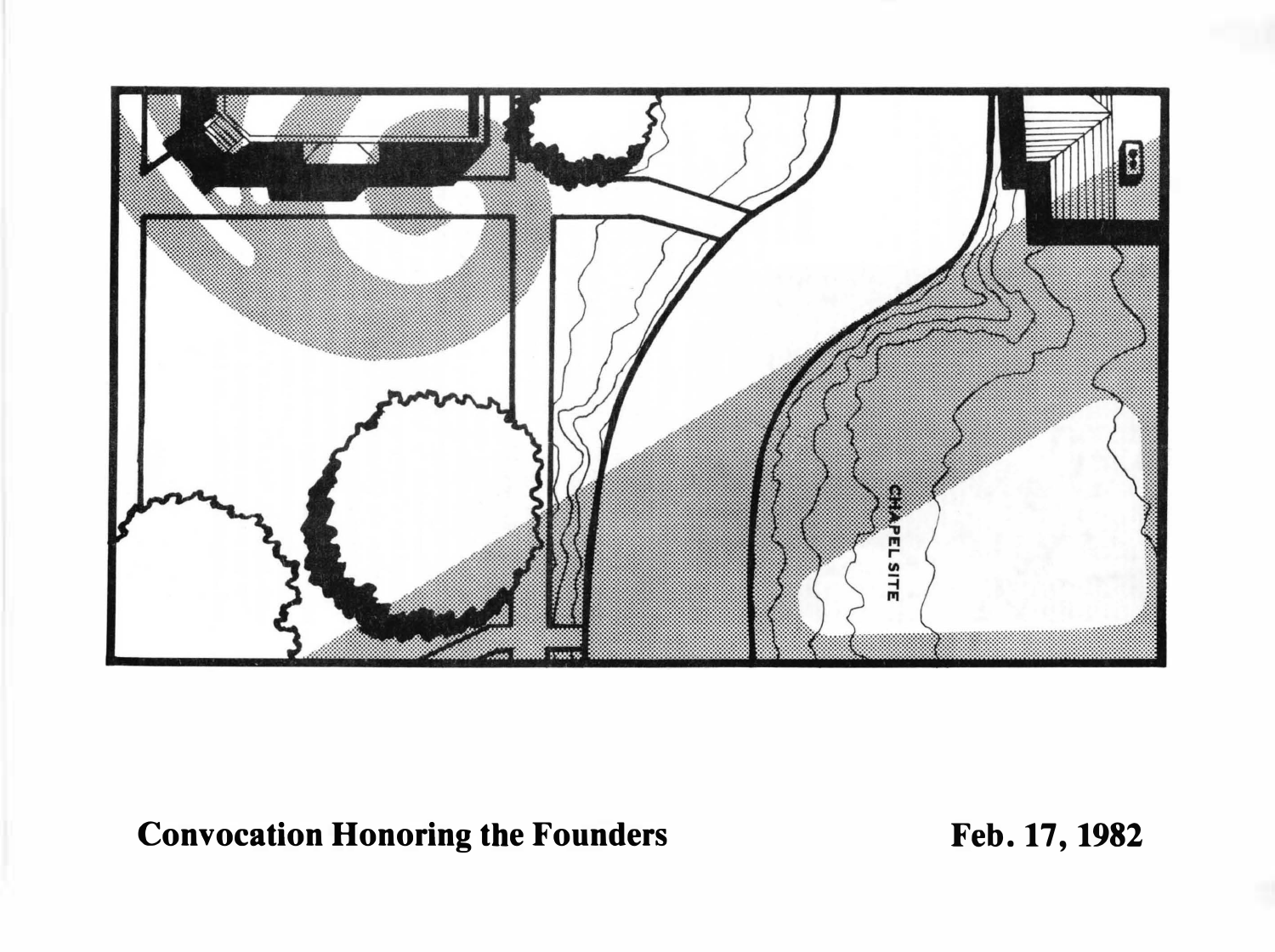

BEN WEESE Partner, Weese Seegers Hickey Weese Architects, Ltd., Chicago

Mr. Weese is an alumnus of Harvard, where he earned bachelor's and master's degrees in architecture, and the Ecole des Beaux Arts in Fontainebleu. For twenty years he pursued a distinguished career with Harry Weese & Associates, Chicago, resigning its presidency in 1977 to establish his own firm of architects. Among his clients in academe are Beloit, Carleton, Cornell, Forest Park (St. Louis) and Williams Colleges, Drake University, Rochester Institute of Technology and the Latin School of Chicago.

He is a Fellow of the American Institute of Architects and has received numerous AlA design awards. His professional associations include the AlA Chicago Planning Committee, the National AlA Committee on Design, the Chicago Heritage Committee, the Chicago School of Architecture Foundation and the Chicago Landmarke Commission Advisory Committee.

In addition to these outstanding credentials, Mr. Weese brings to his Wesleyan commission the experience and distinction of his position as consulting architect to the stone masons of the Cathedral of St. John the Divine in New York City.

He has also been a visiting critic and lecturer at universities and colleges in the Midwest and East.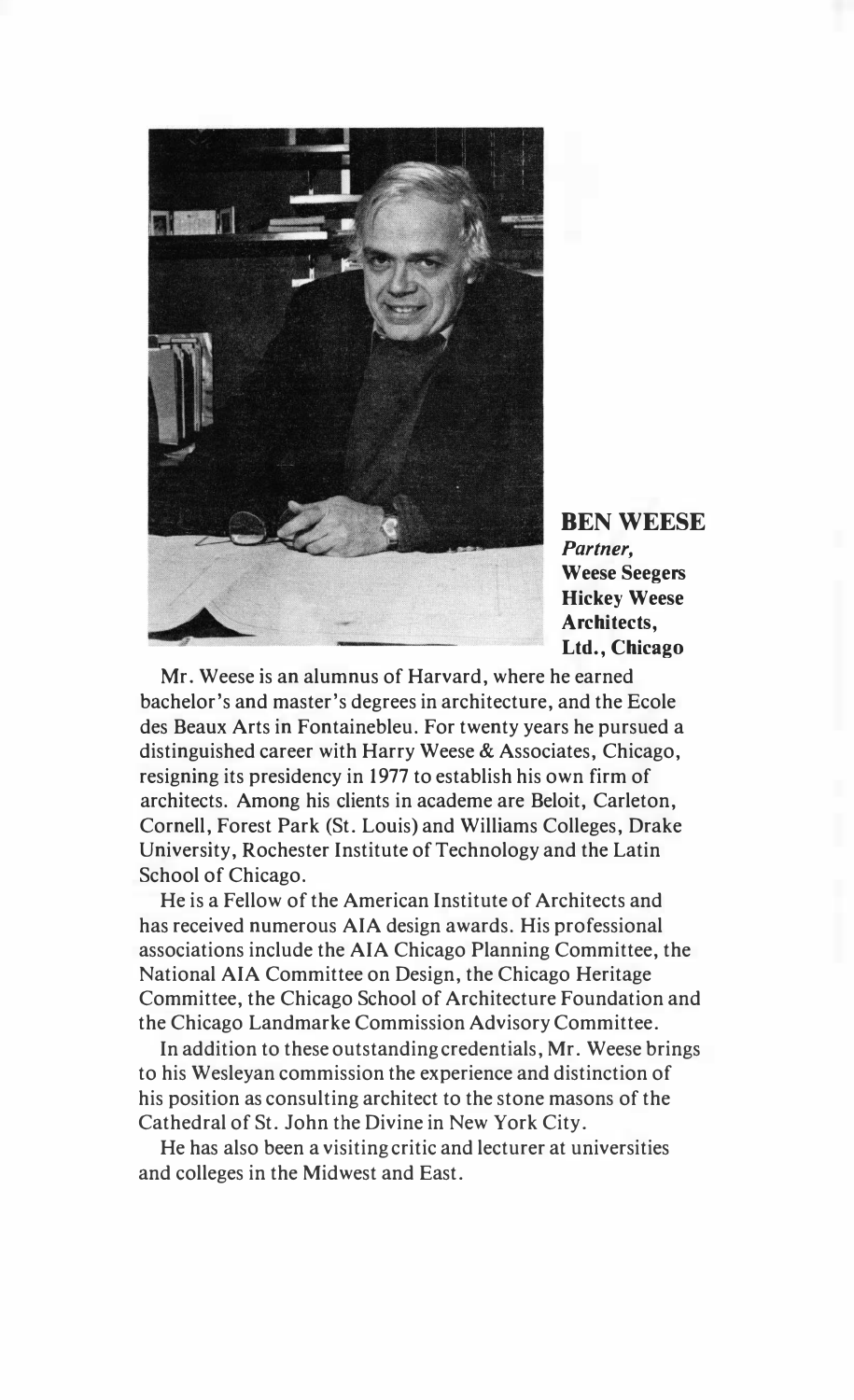Convocation Honoring the Founders

## ILLINOIS WESLEYAN UNIVERSITY **CONVOCATION** HONORING THE FOUNDERS

| Westbrook Auditorium, Presser Hall                                                                     |                                                           |
|--------------------------------------------------------------------------------------------------------|-----------------------------------------------------------|
| Wednesday, February 17, 1982                                                                           | 11:00a.m.                                                 |
| President Robert S. Eckley, presiding                                                                  |                                                           |
| Professor Emeritus R. Dwight Drexler, Mace Bearer                                                      |                                                           |
| ORGAN PRELUDE. Professor David Gehrenbeck, Organist<br>Sonata III: Con moto maestoso Felix Mendelssohn |                                                           |
|                                                                                                        |                                                           |
| <b>PROCESSIONAL</b>                                                                                    |                                                           |
| Trumpet Tune and March in D <i>Jeremiah Clarke</i>                                                     |                                                           |
|                                                                                                        | Pastor, First United Methodist Church<br>Normal, Illinois |
| SPECIAL MUSIC The Chamber Singers, Professor David Nott,                                               | Director                                                  |
| Three Thomas Hardy Songs (1978) Donald Waxman                                                          |                                                           |
| Let me enjoy the earth no less<br>To a joyful Lady, singing<br>First or Last                           |                                                           |
| SPECIAL ANNOUNCEMENT                                                                                   |                                                           |
| ORGAN SOLO  Professor David Gehrenbeck, Organist                                                       |                                                           |
| PRESENTATION OF SPEAKER President Robert S. Eckley                                                     |                                                           |
| "Architecture and Faith"                                                                               |                                                           |
| ALMA WESLEYANA                                                                                         |                                                           |

From hearts aflame, our love we pledge to thee Where'er we wander, over land or sea; Through time unending loyal we will be  $-$ True to our Alma Mater. Wesleyan. When college days are fully past and gone, While life endures, from twilight dream til dawn Grandly thy soul shall with us linger on -Star-crowned, our Alma Mater, Wesleyan!

#### ORGAN POSTLUDE

A Mighty Fortress Is Our God ...................*... Jean Langlais*